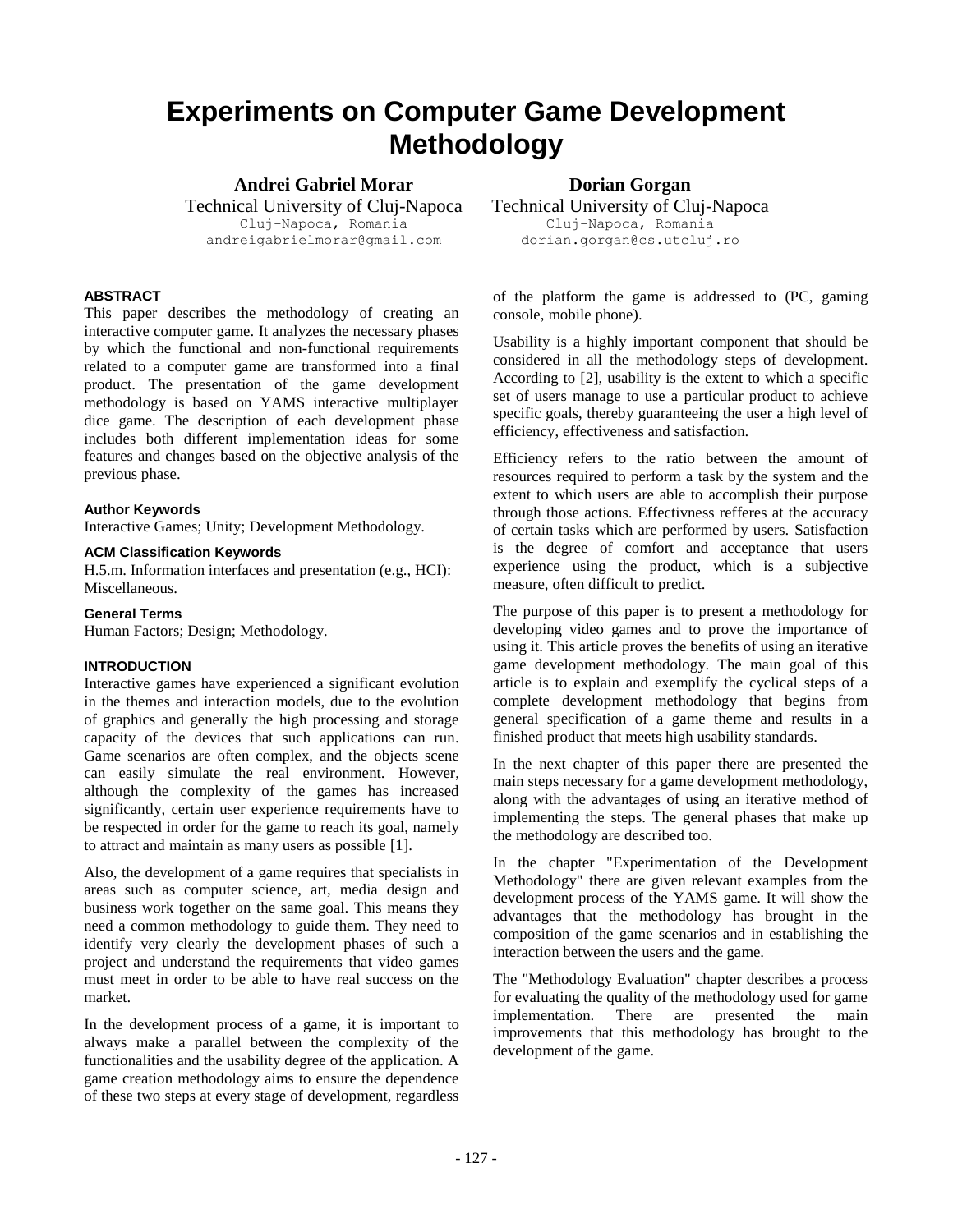The last chapter will contain various relevant conclusions related to the process described in the game development methodology.

# **Related works**

The description of a complete methodology for developing interactive games is described in [3]. The paper outlines the importance of a unified methodology through which a team of specialists from different fields can collaborate to carry out a joint project. This article introduces the creation of a series of educational games called "Candy Depot" designed to help general education students to improve their knowledge base in various chapters of mathematics. The article presents the benefits of using a methodology to simplify the interaction between target audience (general school students) and application functionalities. In the article, it was noted that the complexity of the development process was reduced in the case of the first version of the "Candy Depot" game for which a development methodology was used. The article also presents decisions to improve the development methodology, based on the analysis of the interaction between the first versions of the application and the users.

## **About YAMS**

YAMS is a multiplayer dice game. It is divided into rounds and in one round each player is entitled to three consecutive throws of the dice[4] . Five dice are used for the game and their throws aim at creating a game configuration. The configurations are predefined and represent different combinations of dice that result from their discarding: simple, full, four-card, five-of-a-kind (similar to the different categories found in the poker game). If a player makes a valid configuration, then the predefined score for that configuration is passed to a score table. Otherwise, the player chooses another category that is marked with 0 points. The game is finished when all the rounds have been exhausted (there are no categories to be dotted). The player who scores the maximum is declared winner.

# **GAME DEVELOPMENT METHODOLOGY**

According to [5], the development of any game must take into account the following major phases: pre-production, production, and post-production.

The pre-production phase includes the deciding process of the main scenarios and task which would be used by the players in order to accomplish the application required functionalities. On the business side of the project, it may include requirements for marketing strategies.

The production phase involves the actual implementation of the game. As long as the main functionalities has already been established, this phase is centered on the implementation of the scenarios directly into the game scenes, along with sound and graphics. This stage involves planning decisions (establishing methods for interacting between objects in game scenes, the flow of certain

operations that make up a scenario, decisions about user interaction with the game).

The post-production phase involves testing, marketing, and game advertising. In this last phase, a usability validation of the implementations from the previous phase is done. This ensures that the game meets the originally set requirements and at the same time can be marketed to the target audience (checking compatibility of the game with the notion of usability).

The three main phases described above aim to transform game requirements into an implementation that focuses on game scenarios and can be accepted by a final user. The process focuses on getting the correct gaming scenarios, detailing their implementation in various objects scenes and checking them to find out the impact that the game may have on the market.

The development of an interactive game with a high level of complexity encounters various problems when it comes to implementing the phases described earlier through a classic abstraction. The use of the Waterfall model [6] is inappropriate because it requires explicit assessment of the requirements and then they are solved in the following stages (production and post-production) through clear and preset procedures. Scenarios can change as game developers receive feedback from test users. Also, some details about the interaction between objects can be adapted, so a more appropriate method in developing an interactive game is proven to be one that accepts regular changes in planning and development.

Agile development methods [7] are more suited to game development as it allows changing pre-production specifications. As during production, it can be concluded that certain tasks or scenarios are planned inefficiently, agile allows for an initial version that can sustain further developments in an iterative way. Designing and solving certain implementation details (graphical, functional, interaction details between the user and the application) can be included in the iterative modification process. The feedback received from test users is otherwise much easier to be integrated into the production process of the game. This method relies on the idea that scenarios, tasks and details of object scenes can be planned, implemented and tested in incremental cycles. Pre-production does not define a complete version of the game to be implemented at production level and later tested in post-production. Agile development methods are better suited to the need adaptive games (to the usability requirements).

The methodology I chose to use in implementing YAMS is based on an incremental development of the game, based on a set of initial requirements that have been set according to the rules of the game. The phases of the methodology are based on the three principal stages: pre-production, production and post-production. The development system chosen for the YAMS game, however, divides development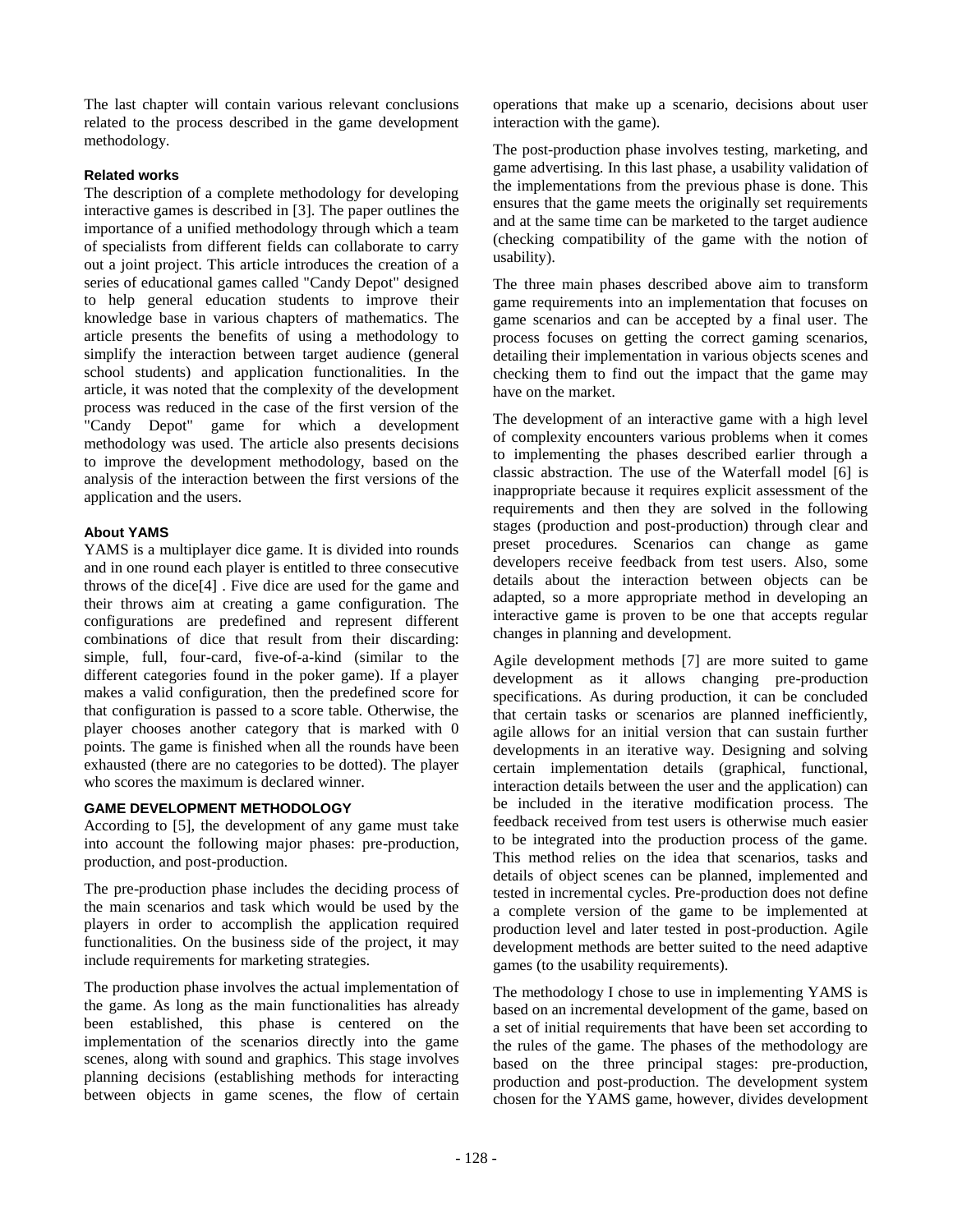cycle of the project into a larger number of phases, including: establishing the main theme and initial requirements (pre-production), developing tasks and game scenarios, designing scenes and interaction techniques, development of interaction and control algorithms (production), heuristic evaluation of the game (postproduction). Each of the production and post-production phases begin with a feedback received from a group of evaluators who analyze the previous scene and write recomandations about the implementation details that should be redesigned or totally changed in a future iteration cycle. This is a very important step in every phase and should not be neglected in order to ensure a high degree of usability for the game.

#### **Establishing the main theme and initial requirements**

The first phase focuses on determining the main theme of the game and what are the fundamental requirements that the application needs to focus on. This is important because the main part of the implementation will derive from this. Even though the details of planning and implementation can change in a cyclical way, erroneous setting of basic requirements will result in an application that is inconclusive to the idea of the game. From this stage, it is determined whether the game creation project is feasible, and it contains the requirements that the final application must meet. Also this describes the target audience of the game, so developers take into account the user profile when setting interaction methods. Requirements do not have to cover all the gameplay from the beginning but must clearly define the main functionalities that users should be able to find in the game. Also, details about the device specifications on which the game is running, how users can use the application (single player, multiplayer) are set in this phase. For a successful ending of this phase the team that plans and develops the game needs to understand the rules of the game. Determining the main requirements derives to a great extent from these rules.

#### **Developing tasks and game scenarios**

In the previous phase, a set of main requirements and certain details related to the typology of the target audience of the application have already been established. This can determine some of the actions that game users should be able to access in a first release. The game's operating rules and set of requirements established in the first stage serve as input for this phase. It is advisable to start this phase directly with checking the previous one. The team planning the basic tasks and scenarios must have a set of initial requirements that cover the rules set for that game. In other words, the description of the game from the first phase must be found in the set of requirements, otherwise the tasks and scenarios required for a first version can't be fully accomplished. It is not necessary for the first phase to fully describe the game (changes may be made along the way, depending on the feedback received from test users), but the specifications in the initial description must be fully

covered. This requires that users who validate the first phase verify the extent to which the initial requirements cover the description of the game. In case of incompatibilities or incomplete description, some aspects of the first phase need to be restored (or clarified) before the planning and development team can move to the second phase.

The tasks set up at this stage are simple actions. A set of tasks which are performed into a certain order compose a scenario. A task is usually lead to the execution of a simple command (clicking, pressing a button or a group of buttons that performs an indivisible action). An action associated to a task cannot be split into sub-actions. These tasks must cover the needs indicated by the set of initial requirements. The set of tasks resulting from this phase allows the creation of scenarios that cover the description of the game from the previous stage. The task description should also specify the interaction between the user and the system. It must be specified which commands should be accessed by the user (and in what order, if there are several) to execute the action associated with the task. It will also be specified whether the task execution will generate a particular response from the system (a text message displayed on the screen, a particular sound).

During the iterations of this phase, it is highly recommended to create a prototyping of the scenes in which scenarios based on tasks will be developed. The prototype does not need to be very precise, its purpose being to help developers more easily understand the context in which certain game features will unfold. By making a prototype it can be much easier to find out which tasks are to be performed for each scenario and especially what would be their logical execution order.

As soon as we have a set of basic tasks and a prototype of the game scenes (at least the main scene of the game), it is possible to create scenarios that satisfy the functional requirements of the application. Scenarios will step-by-step describe how a user can interact with certain objects in the object scene. This objects should be present in the prototype, even though their design and specifications will be highly different. Also, the series of actions the user will execute (or that will notice as being executed by the system) will be represented as a set of tasks, in the logical order of their execution.

The interaction metaphors should be chosen in such a way that the development of a scenario is intuitive and similar to certain actions of the same type that the user knows from everyday life. A scenario should be divided into tasks in such a way that the logic of execution is intuited by the user, even if that user is not experienced enough. Scenarios of high complexity are usually easier to be understood when the tasks of which they are composed of subscenarios groups, divided by a certain element of the scene. Thus, adding intermediate objects to the prototyping of the game scene can help reduce the complexity of some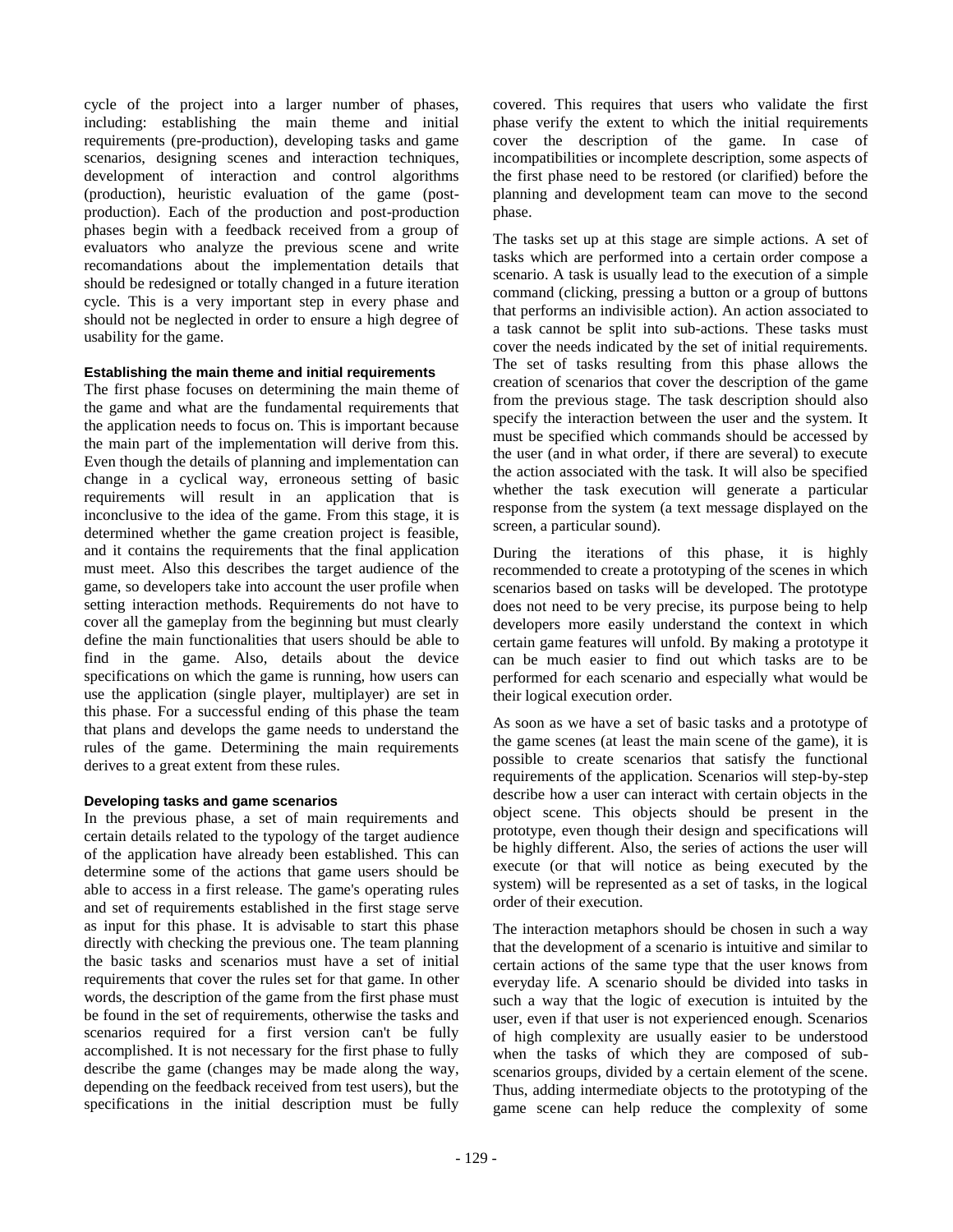scenarios (the first sub-scenario will result in a set of simple actions performed over some objects from the scene which eventually interact with the link object, while the second sub-scenario will take place through tasks which act directly on that object).

## **Designing scenes and interaction techniques**

It's important to determine from how many scenes the game will be composed. Their number may vary depending on the platform for which the game is designed, but the complexity of the game and the number of game-related options contribute decisively to this detail. Typically, games are designed in such a way that the user has a first contact with the options the application offers. The easiest way to do this is by creating a menu for the users to understand what the general options are (how to access the actual game scene, how to change the settings in order to gain a better playing experience, how to see details related to the rules of the game or how to access the history of the user's results in the game).

The main scene of the game must be built in such a way that the end user of the application can identify in an intuitive manner what are the objects needed to perform the specific actions related to the game theme. A user must also be able to understand which are interacting metaphors used to control those objects. The first decisions related to the creation of a scene are centered on establishing an environment in which the scenarios described in the previous stage can be implemented as easily as possible. The details linked to the graphic design of the objects in the scene are a little less important for the first iterations of this phase. The accent at first should be put on creating objects that can be placed and interact with other objects in such a manner that the scenarios can be easily implemented.

Also, in the construction process of the objects scene, it will be taken into account the freedom of movement degree that must be assigned to the user. There are applications in which the user can move freely across the entire surface of the object scene, while other applications restrict the user to a limited number of movements. This is determined by the degree of user involvement in the scenarios that make up the application. If the user interacts with many dynamic objects whose position in the scene varies in a way that is not entirely controlled by the application, then the user's mobility degree must be high. If the user can control interaction with various objects in the scene through minimal commands, accessible regardless of the position of objects in the scene, then the user's position can be fixed.

Some of the objects that make up the scene are static objects, keeping a fixed position throughout the game. Objects whose position can be modified are dynamic objects, and for these, a logic of interaction must be defined in order to understand how their movement or state is influenced by situations in which they are manipulated by the users or situations in which they interact with other objects in the scene. It is important for dynamic objects to establish certain additional properties (collision, weight, specification of translation and rotation of objects when interacting with other objects), depending on the possibilities offered by the program through which the game is created. Also, for objects whose status can be modified, it is necessary to define the set of controls (mouse clicks, keyboard buttons, joysticks buttons) through which the user gets to manipulate the objects. This set of controls is attributed to certain functionalities that can be equated with the tasks previously defined in the second phase of the game development methodology. In practice, users interact with the objects in the scene through the set of controls defined in this phase, and the result of the interaction is represented by a previously set task. A sum of this tasks allow the user to perform a certain scenario in which are involved one or more of the objects created in this phase.

The process of assigning certain controls to the objects in the scene is done based on the tasks that are performed on the objects in question. Their definition allows game developers to create the logical implementation on which different aspects of the game are decided. Techniques of interaction between the user and the objects in the scene allow the game development team to manage the input the game receives from the user and develop various complex algorithms to manage the evolution of the game as the user performs various tasks.

The feedback received from the testing group that has verified the tasks and scenarios described in the previous phase should be taken into account before creating any of the scene's objects. If the scenarios are inconsistent, a mistake has probably been made in understanding the requirements of the first phase, or the prototyping on which the scenarios were set did not take into account the main flow that the game must follow. In such situations, certain scene objects created at this stage may not involve the necessary functionalities of the game and thus reach a situation in which they can not be used.

The scenes made at this stage may need to be modified in the following iterations and the probability that their condition will remain unchanged throughout the development cycles is very small. However, objects that can be used very easily (minimum interaction) and that match the theme of the game (can be used in many of the game's scenarios) are more likely to remain in the game scene. It is understandable that advanced customization (complex graphic design) of objects recently added to the scene is not recommended because their state is due to be changed during the next few iterations.

# **Development of interaction and controll algorithms**

At this stage, it is assumed that there is already a scene containing the objects necessary for the scenarios described so far. Also, the basic methods for object control (setting controls) have already been done at the previous stage, and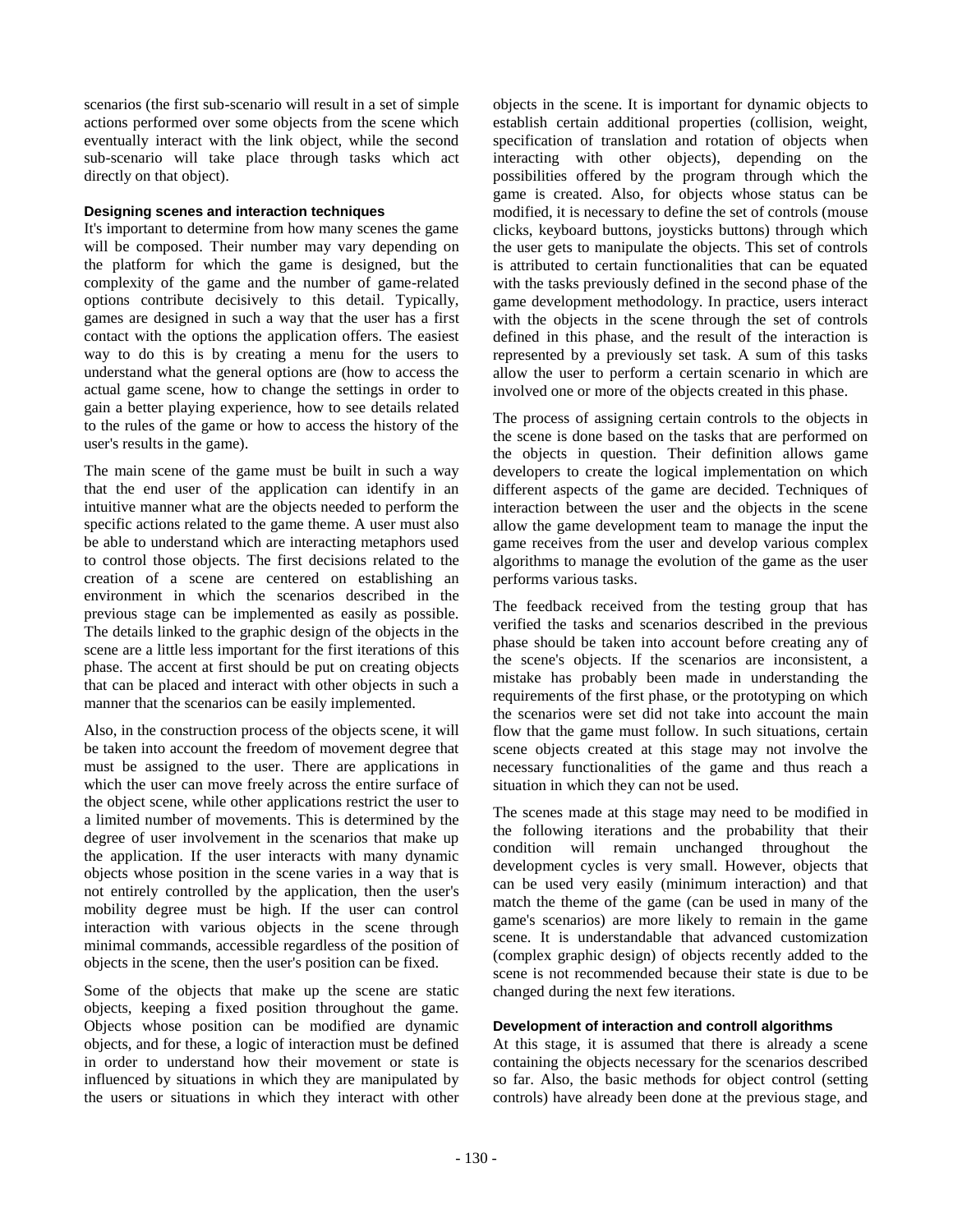so the tasks defined so far for the game can be applied to various objects in the scene. This phase consists in achieving the complex logic of interaction. Interaction between objects and various actions made by the user generally have various direct effects on the game scene.

This phase contains algorithms that define complex movements of certain objects in the scene. This movements are usually triggered by the users but controlled by the application. This phase also contains the answer that the game returns to the user when it tries to act a certain command. It is very important to keep in mind that the users need feedback from the system to understand if the actions they are doing are good. This feedback can come in various forms: displaying warning / error messages, emitting various sounds, changing the status of objects that the user has directly acted, changing the scene or even ending the game.

This phase must include the control logic of the scene (developers should implement some details planned during some of the previous phases): limit the user's posibility to move outside the scene, strategy of generating special motion effects for certain objects (to increase the visual effect in the case a specific task is performed on a particular object), implementing a control logic to allow game objects to return to a previous state in the event of nonconcordance. As well, this phase defines the management techniques used to controll the whole flow of the game (how to move from one scenario to another, how to measure the scores, how to skip certain steps, how the game manages certain actions / scenarios which are incompletely executed).

#### **Heuristic evaluation of the game**

This phase is very important because it checks the usability level of the game version obtained at the end of each iteration of planning and development. This methodology uses the heuristic evaluation model proposed by Jakob Nielsen. The reason why this evaluation method is so popular is the fact that Jakob Nielsen's set of rules is easy to use, detects many of the common usability issues and requires low costs. The method is composed of a set of ten general rules.[8]

The first rule assumes that the status of the game should be available any time.

The second rule refers to the need for a correspondence between the real world and the virtual world of the game.

The third rule refers to the level of control and freedom that the user has in the game.

The fourth heuristic states that there must be certain standards in the game that are respected in a consistent manner.

The fifth rule claims that errors should be prevented and treated so that the user has a pleasant experience.

The sixth rule specifies that the application should be intuitive so that the user does not have to memorize it.

The seventh rule assumes that the application can be easy and flexible in use.

The eighth rule says designing should be simple and aesthetic

the ninth heuristic implies that the user must be able to identify error states and be helped to recover from them.

The last rule assumes that the application is accompanied by a help menu and an explicit documentation

#### **EXPERIMENTATION OF THE DEVELOPMENT METHODOLOGY**

## **YAMS theme and requirements**

YAMS has been developed with the help of Unity technology. This allows the creation of interactive scenes. Objects composing the scene can be customized by adding textures for graphic design, adding collisions for interaction management, and adding scripts written in C # language to control their movement and state.

The first development phase of the YAMS game began with the clear definition of the theme of the game. Subsequently, the general rules of the game were taken over. The understanding of these rules identified the main requirements. These requirements include: creating an arena containing the dice as objects of central interest, creating a score table on which dice configurations can be marked, allowing individual dice to be manipulated by the user, creates a method by which the dice selected can be mixed and discarded separately from the dice that the user did not want to select.

It was also inferred from the regulation that the game must be able to be played in multiplayer mode. The target audience of the game is formed by people of all ages (the rules of the game are easely understood). It is thus inferred that the application must be implemented in such a way that it can interact with very different age users (common, simple language, with clear examples and explicit rules).

The variety of user ages (some of them may not be very familiarized with computer games techniques) requires another fundamental requirement: development team should choose interaction metaphors from a list of those which are known by the users from everyday life (simple clicks, movement using keystrokes, drag and drop technique).

To ensure a high level of interactivity in the game, a requirement is to add a bonus dice object that will be collected by users so they can gain extra points.

#### **YAMS tasks and game scenarios**

From the requirements described in the first phase, it was understood that the tasks and scenarios for YAMS must be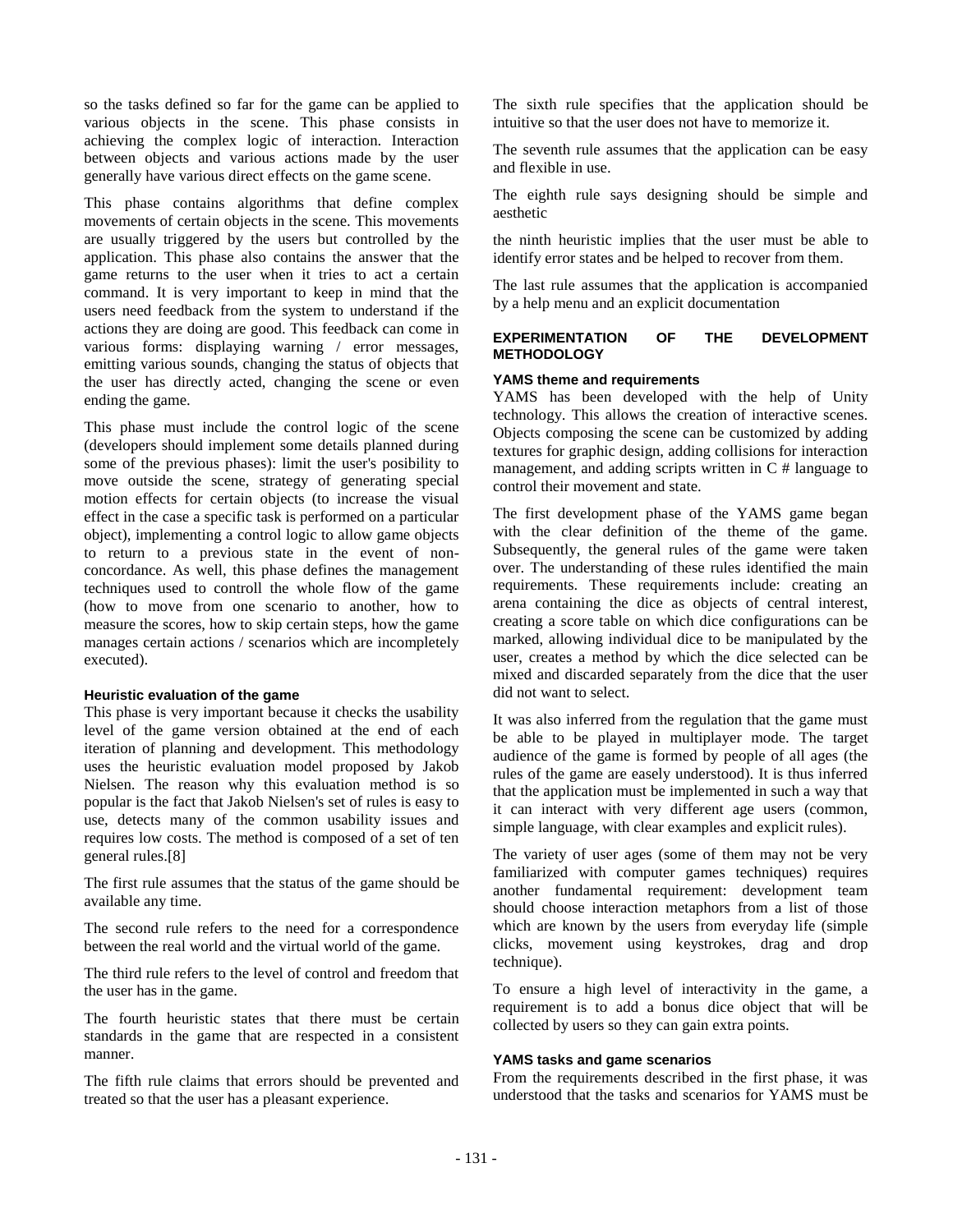closely related to lifting, throwing and mixing the dice. Also, tasks that allow movement through the scene and tasks that allow the dice configuration marking on the score table are required. As interacting metaphors have to be simple, intuitive, I chose that individual dice manipulation (dice lifting) should be done by drag-and-drop technique (mouse click and mouse movement). Movement through the scene was projected in an intuitive way (using the arrow keys on the keyboard). The scoring task was accomplished by using the mouse click (the mouse was already used for the dice lifting and moving task, so the number of controls used remains small).

Initial prototyping consisted of an outer arena surrounded by four walls. The dice were placed in the center of the arena, being the main objects of the game. The scoreboard will be placed on the front wall of the arena so that it is easily accessible to users. It is understood from the requirements analysis that there must be a distinction between the individual lifting of the dice to be thrown and their simultaneous discarding. Thus, the initial prototyping contains another important object: the dice thrower. It is projected as a mug in which the user throws the individual dice that should be considered in a throwing step. This object (Figure 1) will be used to perform the throwing scenario.



#### **Figure 1. Throwing dice container**

The main scenarios identified in this phase are: selecting dice to be thrown, blending the dice (using the throwing mug object), marking scores on the scoreboard and collecting bonus dice. A special situation is represented by the scenario of mixing dice and throwing them. Initially, the user started picking up the mixing container and simulating dice mixing (drag and drop technique). Subsequently, the user had to press a certain button on the keyboard to throw dice on the playing surface. Feedback from users was negative because the move was complicated and difficult to synchronize. In addition, dice mixing was not done in a random manner (the drag and drop technique did not allow the mixing mug to rotate). In a second iteration, the scenario was changed: the user presses a simple command (mouse click) and the actual mixing is done by the game.

#### **Designing YAMS scenes and interaction techniques**

The original prototype was used to create the main stage of the game. The dice used for throwing are placed in the center of the stage and are small enough to fit in the throwing mug. Bonus dice (Figure 2) have been designed differently (larger sizes and different colors) than normal ones, in order not to mislead the user. In order to be able to inform the user about the current state of the game, the scene must also contain a set of information to be permanently visible (in the top - left corner of the screen): the current player, the last throw configuration, the number of remaining rounds, the number of remaining throws. The throwing mug should conveniently be placed close to the dice (so users can easily add the dice inside) and be sized enough for the dice to blend in. Scoreboard object must be built in such a way that users can easily identify the categories they can play and see from any part of the scene the scores they have recorded inside the table up to a certain point in the game.The tasks defined at the previous stage should be attached to objects, so control scripts for those objects have been created. Controls defined for task action have been attached to the scene objects so they can be manipulated directly by the user. Colliders were used for the interaction between the dice and the rest of the scene (floor and walls of the arena, the throwing mug, the other dice in the scene).



**Figure 2. Bonus dice**

#### **YAMS development**

The development part of the application was made in successive interactions. It started from the logic of interaction between the user and the objects. Shuffling and throwing the dice involves synchronizing the dice movement with the rotating motion of the dropper. At this stage, you can also simulate the random dice throw. The scenario is available only after the user has added the dice to the recipient. By pressing a click on the mixing mug, random rotation vectors will be generated to be assigned to each dice. Rotational angles will also be generated randomly. The direction of moving the dice when they leave the container has a random component (motion on the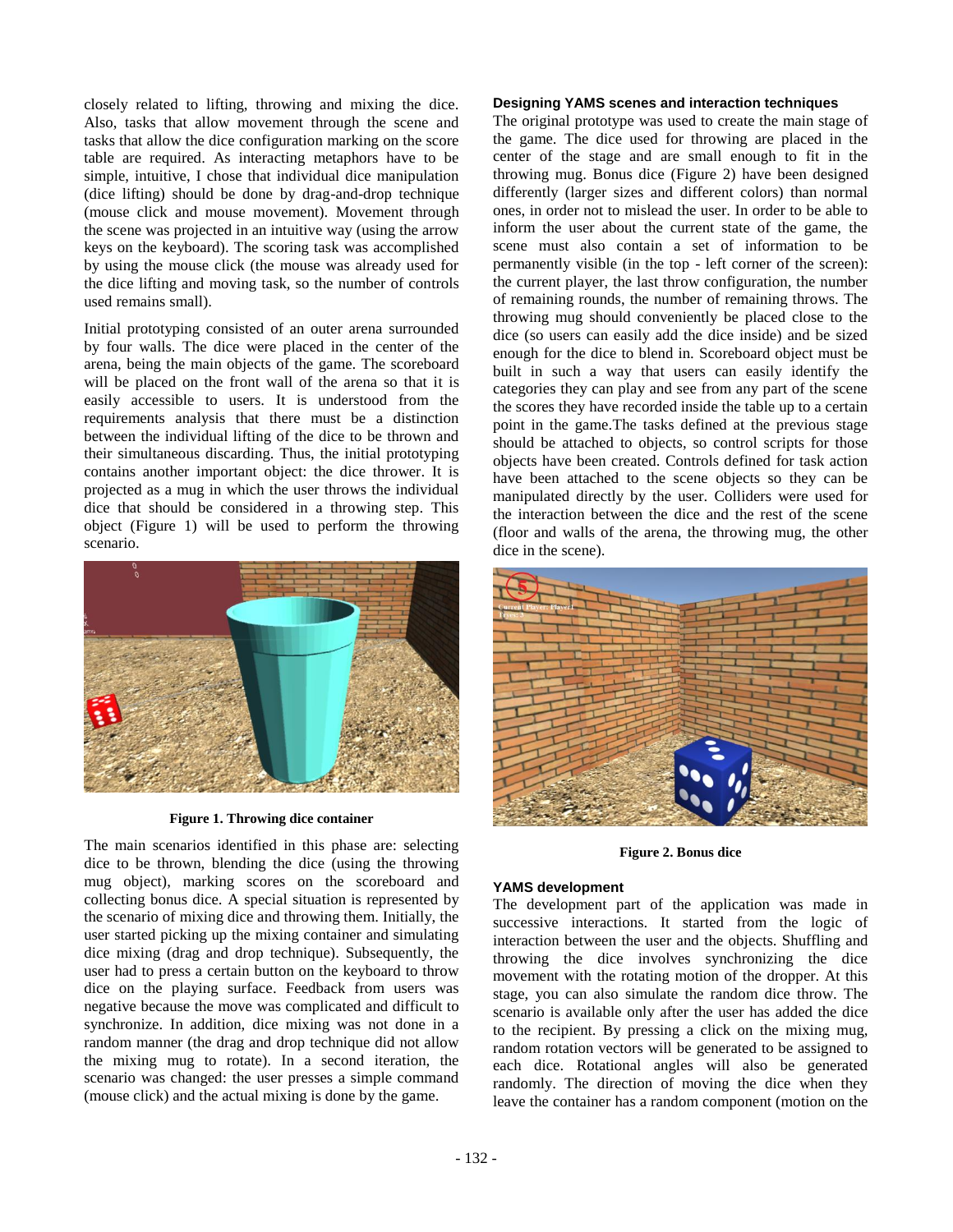oz axis). Thus, throwing is hard to predict. In this phase, the dice throw scenario is simplified, as the dice mixing logic is shifted from the user to the application. However, the user remains involved in the process (choose which dice should be discarded and access the throwing mug). The throwing process is presented in Figure 3.



**Figure 3. Throwing process**

In subsequent iterations of the implementation process, the methods by which the system sends an answer to the user as a result of its actions have been added. Also, the implementation process also manages to display the game's status, which is important for usability. After going through certain scenarios (throwing the dice, marking the result in the table), the current user data, the number of remaining rounds, the result of the last throw will be changed. These will be updated in the scene using the information panel added in the previous step.

In this phase, messages have been added to guide the user in the process of the game. If a user tries to use the throwing mung without some dice inside, the system will display a corresponding message on the center of the screen. Also, if a user runs out of throws, the system will not allow a new dice throw, but will ask the current user to choose a category to be scored. To simplify the user's work, the score calculation process is done automatically when the user chooses the category.

# **METHODOLOGY EVALUATION**

The usefulness degree of the methodology previously described must be evaluated according to certain defining criteria for the resulting game. It is therefore necessary to determine an evaluation metric to determine the impact that the methodology has had on the development process of the game.

At the beginning of the article it was described the argument of the high complexity of technology that allows the creation of video games with complex scenes and advanced interactions. The problem of meeting high quality standards in terms of usability has also been identified. As such, this application development model has been proposed to involve multiple development cycles and to focus on creating user-friendly versions. The initial analysis of the game has been divided into sets of requirements that have been developed interactively in well-defined phases, precisely because the game can be constantly changed, but

the end result of the implementation cycle is stable and user-friendly.

# **Degree of functional coherence**

A first evaluation criterion involves determining the degree of functional coherence. It is considered that the methodology was appropriate for implementing the game when the basic functionality of the application respects the original description of the game. While users can use the application to reproduce the features for which it was designed, it means that the planning and development iterative cycles have had a positive effect on the project. Such a result would also prove the necessity of the first two phases which are included in the methodology, namely the requirement specification phase and scenario building phase.

In the case of YAMS, the initial requirement was to create a game that complies with the rules of the real YAMS game. The to-do game allows you to select dice that can be thrown to create YAMS-specific configurations. Those configurations had to be marked on a scoreboard. Also, the resulting game should adapt to certain rules imposed by the regulation (maximum three consecutive throws per player, marking the score after each throwing round). The final version of the game exactly respects the game flow: Users can individually select the dice, dice can be thrown to create a configuration and the scoreboard allows marking all the categories described by the game's rules. Thus, it can be said that the level of functional coherence in this project is high, so the methodology was useful from this point of view.

# **Degree of usability**

Among the main reasons to use a project development methodology was to reach a user-oriented end-product. Complex functionalities and advanced graphical design have to go through the end-user acceptance filter to be able to talk about the success of the project. If the game's requirements were transformed into scenes with complex interaction and advanced design, but it respects the usability rigors described in Jakob Nielsen's heuristics, then the iterative phases like design and implementation had a positive impact. Moreover, each iterative cycle provides an assessment of the current version, while each phase of the game development process begins with a brief evaluation (with test users) of the previous phase. Thus, the development team has the ability to constantly modify the game to accommodate user needs through feedback.

According to the YAMS game evaluation, the status of the game is permanently displayed on the screen (in the panel in the left-hand corner). This has been achieved by following the instructions received from users over several iterations. Following the implementation of the score marking functionality and the precalculation of the score shown in the table, test users noted the correspondence between the original YAMS game and the one created on